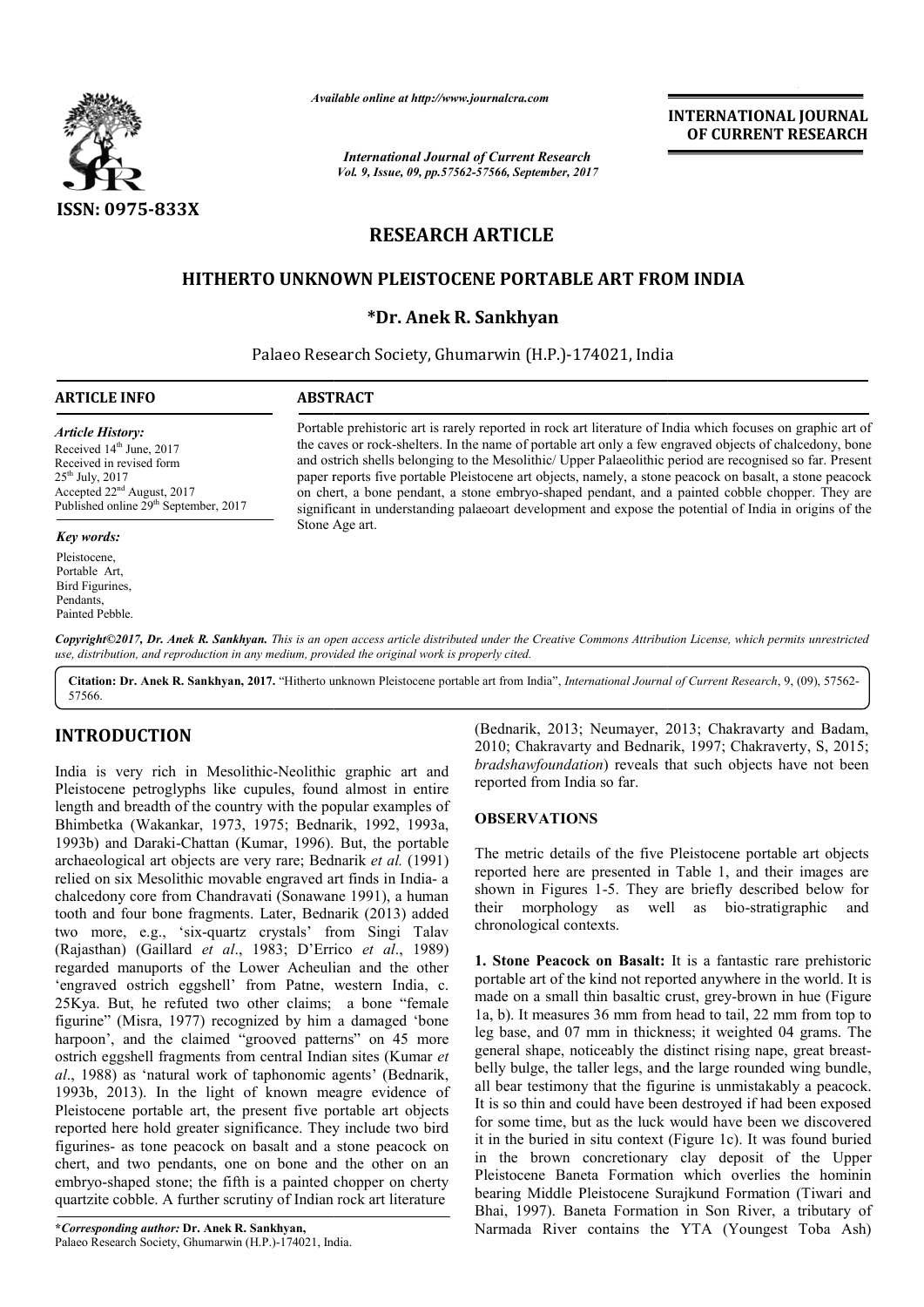signatures dated to ~74Kya (Chesner *et al*, 1991; Acharyya and Basu, 1993). On that consideration this figurine could have been maximum 74 Kya and minimum 30 Kya (Patnaik *et al*., 2009), making thereby it the oldest figurine of the kind ever reported. Interestingly, Dr. Rajeev Patnaik (Personal Communication) has also found achert fragment from Hathnora bearing crossed engraved lines, derived from the topmost Surajkund Formation (U3 cenented gravel) they dated to 40 Kya.

**2. Stone Peacock on chert:** It is a typical later Middle Palaeolithic triangular scraper made on a blackish grey, shining chert flake, detached from a large mother core (Figure 2a, b). It measures 35 mm in maximum length, 27 mm in height and 11.5 mm in thickness, and weighted 10 gm. A triangular oblique striking platform with a prominent bulb of percussion is visible on the smooth ventral surface. The dorsal surface has a prominent thin and sharp tripartite mid-rib responsible for the basic structure of the bird wings. It gently descends to the anterior beak-like apex, and forms the mid sloping superior and inferior sides and surfaces. Its mid bifurcation forms a sloping and slightly concave posterior surface with bird wing shape after slight vent. The oblique striking platform on posterior dorsal surface forms a twist of the wing tail. The margins of the three sides are sharp and retouched used as scraping edges. Additional flakes have been removed from the superior side forming a concavity with the rising nape leading to the crown at the head. The head is small, straight and tapering and becomes conspicuous with an inferior neck. As above, a large flake removed from the inferior side forming a concavity, which contributes to a leg like structure behind and a prominent convex breast -cum- belly bulge, typical of a peacock. The tool reveals several intentional efforts to give it an artic bird-like shape and reflects the aesthetic skills of the hominin at the top of its utilitarian value.

**3. Bone Pendant:** It is an animal bone having two natural anatomical holes/ marrow canals, which traverse to other end too (Figure 3 a, b, c). A cord could be roped in and tied like a pendant, which is evident from the ground surface along the length, top and the base of the bone; the corners are made blunt by the use-wear. It measure 70 mm in maximum length (or height), 65 mm in width and 40 mm in thickness, and weighted  $\sim$ 80 gm. Contemporary tribes in various parts of the world also bear bone and dental pendants as necklaces of various shapes. They are considered of mystic magical power in curing certain ailments or guarding from the malevolent spirits, a common belief among the contemporary tribes of central India and elsewhere. The present evidence indicates considerable antiquity of such tradition since prehistoric times as the bone pendant was found along with typical Middle Palaeolithic flake tools made of quartzite and igneous material, like chert, chalcedony, quartz and agate. It was found at the U3 Boulder Conglomerate unit of the topmost layer of the Surajkund Formation exposed at Netankheri (like Hathnora) from which the author has reported a human humerus and bone tools (Sankhyan, 2010; Sankhyan *et al*., 2012a,b) and recently two human fossil sacra (Sankhyan, 1917). Since this stratum falls below the Baneta Formation known for containing the YTA signatures, and therefore could be slightly older than 74Kya.

**4. Stone Pendant:** This specimen has been discovered by the author recently from the ancient river terrace of the Sir Khad at Ghumarwin, District Bilaspur, Himachal Pradesh. Sir Khad is one of the seven tributaries of the major River Satluj flowing through Ghumarwin-Bilaspur. From the same stratigraphic

level the author has collected over eight dozens of Acheulian chopping tools, cleavers, scrapers, etc. from the Sir Khad terrace at a number of locations. However, the date of the pendant may or may not be Acheulian, but likely of the Upper Palaeolithic, ca.40 Kya. The pendant is formed on a rounded and flattish metamorphosed basalt rock nodule containing quartz crystals. The rock nodule is rounded coil-like with one side round and the other having a concavity gap. Such a form could have taken place when the rock chunk was entrapped in a water whirl for long. Interestingly, the coiled rock has acquired a natural shape resembling a human 'embryo' with thick head and coiled body ending in a tapering tail. There is a gap of 13 mm between the head and the tail. The basalt nodule is metamorphosed and pores of the mother rock containing various minerals are visible. Some pores have widened and formed shallow and deep pits of varying sizes. Two pits on the either side of the "head" have been intentionally penetrated deep to open on the other side. Intentional human effort is quite apparent to make the "eye holes" at the 'head" of the "embryo-shaped pebble" which could be threaded. The pebble measures 68 mm in maximum length, 56.5 mm in top-bottom width and 30 mm in maximum thickness, and weighted 136 gm. With such small dimensions and light weight it is quite suitable to be born as a pendant by inserting a cord. With its unique shape and cool touch, it could be speculated that the stone pendant could have been borne by a pregnant prehistoric woman to protect her baby in the womb from malevolent spirits- a belief prevalent in ancient tribes.

**5. Painted Pebble Chopper:** On 23rd June 2017 the author collected a fist-size (115 x 85.5 x 55 mm) chocolate coloured pebble chopper that weighted 505 gm (Figure 5 a, b, c). Like the stone pendant it also came from the Sir Khad terrace at Ghumarwin. The chopping tool retains the original smooth cortex on one side which bears artistic human and animal images, whereas the other side has been flaked by removing two large and one small flake that result in a long wavy cutting edge, which is blunted by considerable use-wear. The pebble chopper is painted in black, which is quite rare as most of the prehistoric rock paintings are in red ochre and white pigment. We can see real images of young and adult animals, and those of adult and young humans depicted in typical X-shape body form. The largest image is that of a black hyena depicted in the centre in a charging / attacking position before a young human (x-shaped), who is being pulled away by the arm by an adult (X-shaped) person on the right end. A baby hyena is also depicted behind the adult large hyena whose head is concealed below the tail of the adult hyena. At the top edge of the cobble, the images are not much clear but look like a small peahen and a long-necked peacock are depicted facing each other. Other images at the top are ambiguous.

## **DISCUSSION**

Bird figurines of modified Middle Palaeolithic implements are known from America, Europe and China (Bednarik, 2013). Much more important is its in situ contexts which suggest a minimum 30 Kya date (Patnaik *et al*., 2009). But, the so wellformed and meticulously made peacock of basaltic crust of the kind under reporting is not seen anywhere. There is also no report of such a bone pendant from India though smaller pendants and Pleistocene beads are known (Bednarik, 1997). The painted Acheulian pebble under reporting may at present sound a puzzle or even a case of pareidolia (Bednarik, 2016), i.e. the work of nature and part of the mother rock.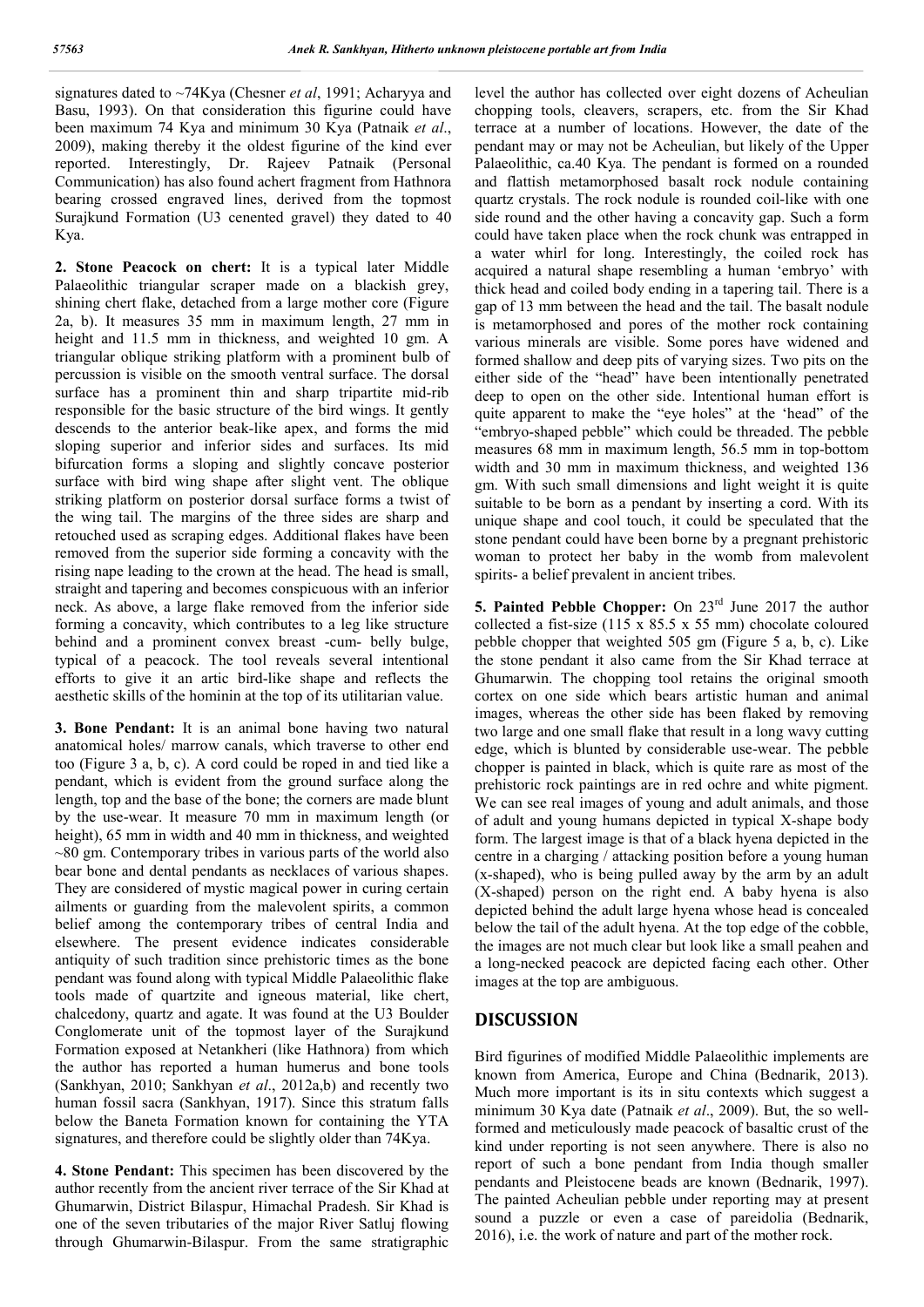| Measurement (mm)       | Stone Peacock on basal        | Stone Peacock on chert                                 | <b>Bone Pendant</b>              | <b>Stone Pendant</b>          | Painted Pebble Chopper                     |
|------------------------|-------------------------------|--------------------------------------------------------|----------------------------------|-------------------------------|--------------------------------------------|
| Max Length             | 36                            | 35                                                     | 70                               | 68                            | 115                                        |
| Max Height             | 22                            | 27                                                     | 65                               | 56.5                          | 85.5                                       |
| Max Thickness          | 07                            | 11.5                                                   | 40                               | 30                            | 55                                         |
| Weight (gm)            | 04                            | 10                                                     | $\sim 80$                        | 136                           | 505                                        |
| Stratigraphic Context/ | Baneta Fm.                    | U2/3 Upper Surajkund Fm                                | Baneta Fm.                       | T <sub>2</sub>                | T <sub>2</sub>                             |
| Age                    | Late Pleistocene<br>70-40 Kya | U2/3<br>Later Middle Pleistocene<br>$\sim$ 75 - 40K va | Pleistocene<br>Late<br>70-40 Kya | Late Pleistocene<br>70-40 Kya | Middle to Late Pleistocene<br>$100-40$ Kya |





**Figure 1-5. 1a, b, c basalt bird figurine; 2a, b, c. chert bird figurine; 3a, b, c bone pendant; 4a, b, c stone pendant; 5a,b,c a painted pebble chopper**

But, author's long email discussion with Dr. Robert Bednarik (though he wishes to personally examine the specimen) clarifies that the images on the cobble are on the cortical surface only and do not penetrate deep into the rock unlike pareidolia, where we can find deeper natural images on the cobble/boulder splits. The details of the images on the cobble also speak for human artistic activity and not natural pareidolia. Another question arises, why at all the prehistoric man chose the Acheulian chopper for the art work? The answer may be indirect. With the prolonged use the sharp edge of the chopper got blunt such that it could no longer be utilised for chopping work, but, being a very uncommon raw eye-catching

raw material in the area, that too was not thrown away but honoured with painting on it and preserved as a master piece of art.

Then comes the question of Acheulian antiquity of the painted tool as nowhere graphic art has been associated with Acheulian. But, Bednarik (2013) breaks the myth of attributing the advent of human modernity to the beginning of the Upper Palaeolithic contending that virtually millions of exograms precede these events, either chronologically or technologically. In other words we may expect human modernity in Middle Palaeolithic. He refers to the evidence of Epipalaeolithic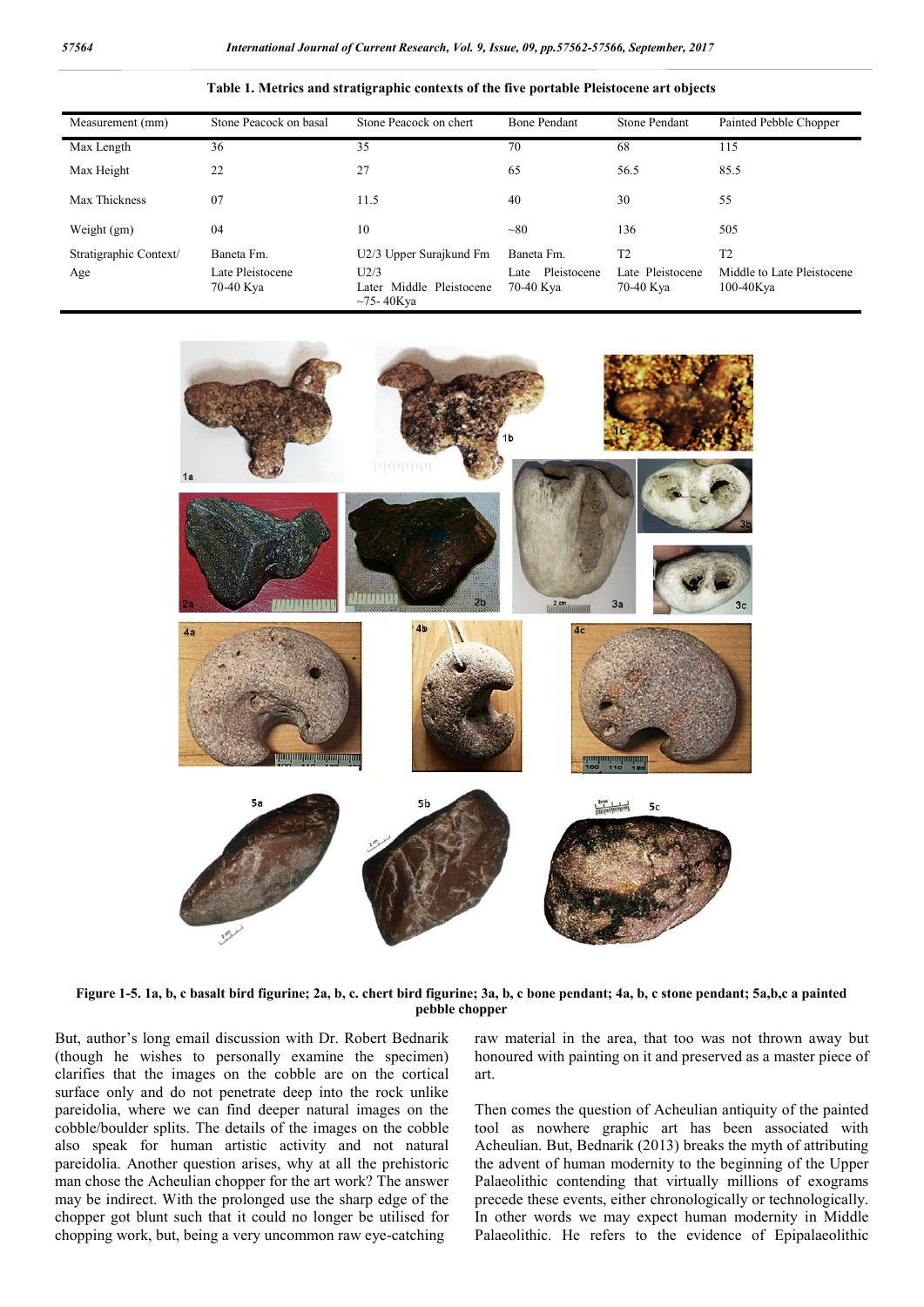limestone Acheulian cobble bearing extensive geometric engraved marks on both sides, from Urkan e-Rub, Israel. Considering this, the painting on the Acheulian pebble under reporting, perhaps marks the early "explosive" beginning of the graphic art in India. Moreover, the penetrance of Acheulian in the Siwalik area of the Soanian domain was probably late in the Middle or early Upper Palaeolithic time, 70-40 Kya. Perhaps 40 Kya may also sound quite early to the disbelievers and the present findings would evoke considerable interest and debate among the rock art scholars accustomed to regard the skills of graphic art of Mesolithic or Neolithic, not more than 25-30Kya.

In his global synthesis of 'art origins' Bednarik (2013) contends that the graphic Ice Age art of the rest of the world is almost entirely non-figurative, whereas the three-dimensional (3-D) figurative art has a much longer history in China, Japan and Russia in the form of artificially perforated flat pebbles used as pendants. Hence, he regards Asia as the key continent to hold a great promise in Pleistocene 'art' for understanding early cognitive development of hominins, but, this potential has remained almost entirely unexplored, especially in India. He, therefore, emphasised need to examine the Indian Middle Pleistocene palaeoart development effectively in view of the Central Narmada valley a well known hub of the Lower and Middle Palaeolithic hominin activities evident from their fossil remains (Sonakia, 1984; Sankhyan, 2017a,b).The present report therefore is an important contribution in exposing the potential of India in origins of the Stone Age art alongside the human origins.

#### **Conclusion**

Present study reporting rare Pleistocene portable art from the Central Narmada valley and from the Sir Khad-a tributary of River Satluj, exposes the potential of understanding art origins vis-à-vis human origins in the wake of reports of hominins fossil remains.

#### **Conflict of interest:** None.

#### **Acknowledgement**

I thank Dr. Robert G. Bednarik for long email discussion, comments and valuable suggestions. The major part of the present work was carried out by the author under Palaeo Research Society (2012-13, & 2017) Ghumarwin, and a part under the Narmada project (2005-2010) of the Anthropological survey of India Kolkata for which he thanks the Director for facilities and his associates for assistance in the fieldwork, notably Sheuli Chakravorty, L.N. Dewangan, Suvendu Kundu and Shashi Prabha. The author is entirely responsible for identification of the material, writing the report and for the views expressed.

## **REFERENCES**

- Acharyya, S. K. and Basu, P. K., 1993.Toba ash on the Indian subcontinent and its implications for the correlation of Late Pleistocene alluvium. *Quat. Res*., 40: 10–19.
- Bednarik, R.G. 1992. Palaeoart and archaeological myths. *Camb. Archaeol. J.,* 2: 27–43.
- Bednarik, R.G. 1993. About Palaeolithic ostrich eggshell in India. *Indo-Pacific Prehist. Assoc. Bull.,* 13: 34–43.
- Bednarik, R.G. 1993. Palaeolithic art in India. *Man Environment,* 18: 33–40.
- Bednarik, R.G. 1997. The role of Pleistocene beads in documenting hominid cognition. *Rock Art Res.,* 14, 27–41.
- Bednarik, R.G. 2013. Pleistocene Palaeoart of Asia. *Arts*2: 46- 76; doi: 10.3390/arts2020046.
- Bednarik, R.G. 2016. Rock Art and Pareidolia. *Rock Art Research,* 33(2):1-15*.*
- Bednarik, R.G., Kumar, G., Tyagi, G.S. 1991. Petroglyphs from central India. *Rock Art Res.*, 8: 33–35.
- Chakravarty, K.K. and Badam, G. L. (eds.), *Rock Art and Archaeology of India,* Vedic Books, 2010, ISBN: 9788173200724.
- Chakravarty, K.K. and Bednarik, R.G. 1997. *Indian Rock Art and Its Global Context,* Amazon Bestsellers, pp.228, ISBN 8120814649.
- Chakraverty, S. 2015. In *Recent discoveries and Perspective in human evolution*, (ed. Sankhyan, A.R., BAR International Series 2719, Archaeopress, England, pp. 205-217.
- Chesner, C. A., W. I. Rose, A. D. R. Drake and J. A. Westgate 1991. Eruptive history of earth's largestQuaternary caldera (Toba, Indonesia) clarified. *Geology,* 19: 200–203.
- D'Errico, F.; Gaillard, C.; Misra, V.N. 1989. Collection of non-utilitarian objects by *Homo erectus* in India. Hominidae. In Proceedings of the 2nd International Congress of Human Paleontology, Editoriale Jaca Book, Milan, pp. 237–239.
- Erwin Neumayer, 2013. *Prehistoric Rock Art of India,* OUP India; First edition, ISBN-10: 019806098X.
- Gaillard, C., Raju, D.R., Misra, V.N. and Rajaguru, S.N.1983. Acheulian occupation at Singi Talav in the Thar Desert, India: A preliminary report on 1982 excavation. *Man Environ*, 7: 112–130.
- http://www.bradshawfoundation.com/india/index.php.
- Kumar, G. 1996. Daraki-Chattan: A Palaeolithic cupule site in India. *Rock Art Res.,* 13: 38–46.
- Kumar, G., Narvare, G. and Pancholi, R.1988. Engraved ostrich eggshell objects: New evidence of Upper Palaeolithic art in India. *Rock Art Res.,* 5: 43–53.
- Misra, V.D. 1977. *Some Aspects of Indian Archaeology*; PrabhatPrakashan, Allahabad, India.
- Patnaik, R, Chauhan, P.R., Rao, M.R., Blackwell, B.A.B, *et al*. 2009. New geochronological, palaeoclimatological and Palaeolithic data from the Narmada valley hominin locality, central India. *J. Human Evolution*., 56:114-133.
- Sankhyan AR 2017. Pleistocene hominin fossil femora and humeri. *Int. J. Anat. Res*., Vol.5 (4.1): 4510-18. Doi.org/ro. 16965/ijar.2017.386.
- Sankhyan, A. R. 1997b. A new human fossil find from the Central Narmada basin and its chronology. *Curr. Sci*., 73: 1110–1111.
- Sankhyan, A. R. 2005. New fossils of Early Stone Age man from Central Narmada Valley. Curr. Sci., 88: 704–707.
- Sankhyan, A. R. 2017. First record and study of prehistoric sacra from central Narmada valley (M.P.). *Internat. J. Anatomy and Research,* 5(3.1):4144-51. ISSN 2321- 4287.DOI: https://dx.doi.org/10.16965/ijar.2017.270
- Sankhyan, A. R., 1997a. Fossil Clavicle of a middle Pleistocene hominid from the Central Narmada Valley, *India. J. Human Evolution*, 32: 3–16; doi:10.1006/jhev. 1996.0117.
- Sankhyan, A. R., Badam, G.L, Dewangan, L.N., Chakraborty, S., Prabha, S., Kundu, S., Chakravarty, R. 2012. New postcranial hominin fossils from the Central Narmada Valley, India. *Advances in Anthropology*, 2(3): 125-131,